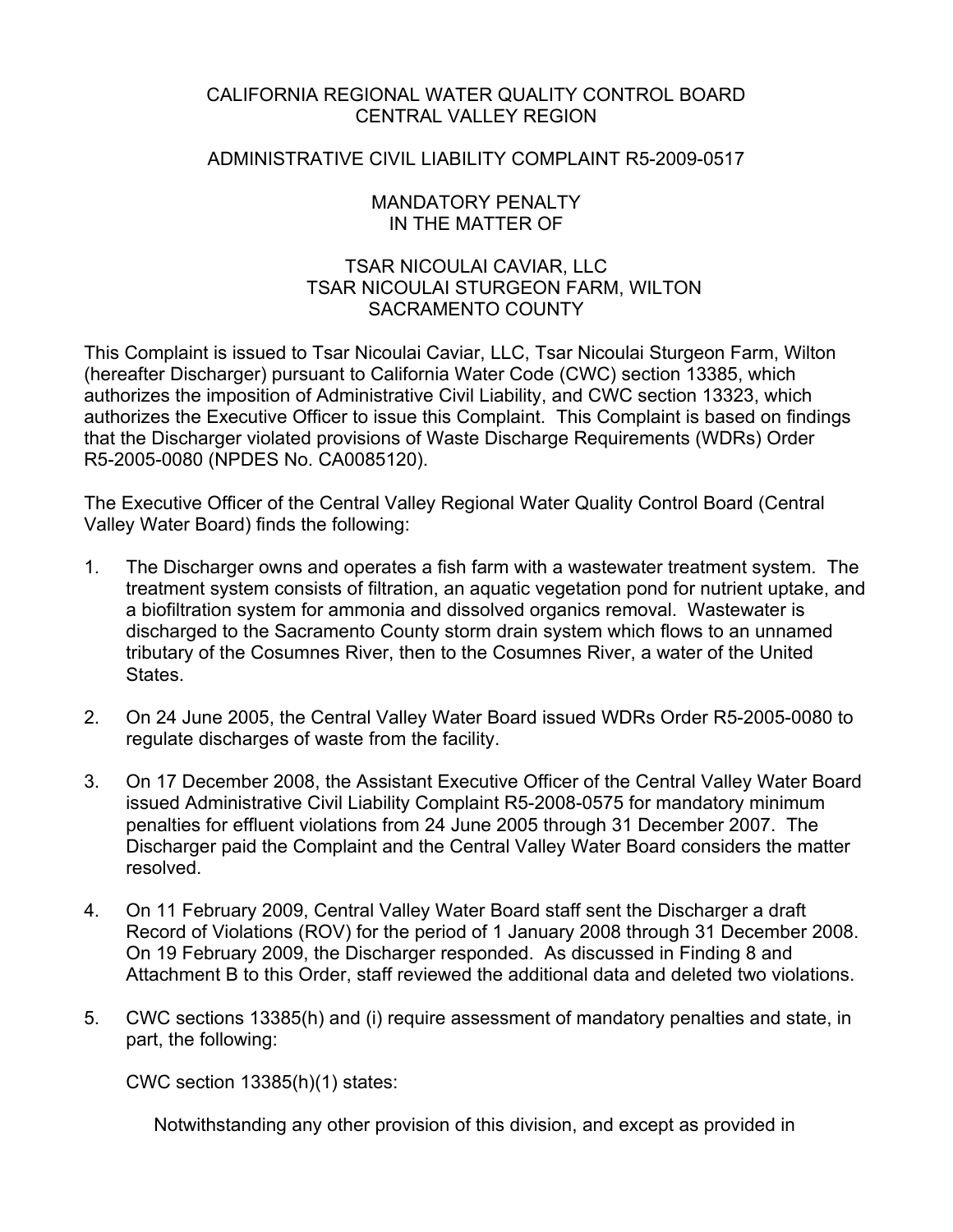subdivisions (j), (k), and (l), a mandatory minimum penalty of three thousand dollars (\$3,000) shall be assessed for each serious violation.

CWC section 13385 (h)(2) states:

For the purposes of this section, a "serious violation" means any waste discharge that violates the effluent limitations contained in the applicable waste discharge requirements for a Group II pollutant, as specified in Appendix A to Section 123.45 of Title 40 of the Code of Federal Regulations, by 20 percent or more or for a Group I pollutant, as specified in Appendix A to Section 123.45 of Title 40 of the Code of Federal Regulations, by 40 percent or more.

CWC section 13385(i)(1) states:

Notwithstanding any other provision of this division, and except as provided in subdivisions (j), (k), and (l), a mandatory minimum penalty of three thousand dollars (\$3,000) shall be assessed for each violation whenever the person does any of the following four or more times in any period of six consecutive months, except that the requirement to assess the mandatory minimum penalty shall not be applicable to the first three violations:

- A) Violates a waste discharge requirement effluent limitation.
- B) Fails to file a report pursuant to Section 13260.
- C) Files an incomplete report pursuant to Section 13260.
- D) Violates a toxicity effluent limitation contained in the applicable waste discharge requirements where the waste discharge requirements do not contain pollutantspecific effluent limitations for toxic pollutants.
- 6. CWC section 13323 states, in part:

Any executive officer of a regional board may issue a complaint to any person on whom administrative civil liability may be imposed pursuant to this article. The complaint shall allege the act or failure to act that constitutes a violation of law, the provision authorizing civil liability to be imposed pursuant to this article, and the proposed civil liability.

7. WDRs Order R5-2005-0080 Effluent Limitations No. A.1.a., include, in part, the following effluent limitations: "*The discharge of aquacultural wastewater shall maintain compliance with the following effluent limitations… :* "

|                        | <b>Units</b> | <b>Effluent Limitations</b> |                |                     |                     |  |  |
|------------------------|--------------|-----------------------------|----------------|---------------------|---------------------|--|--|
| <b>Parameter</b>       |              | Average                     | <b>Maximum</b> | <b>Instantaneou</b> | <b>Instantaneou</b> |  |  |
|                        |              | <b>Monthly</b>              | <b>Daily</b>   | <b>Minimum</b>      | <b>Maximum</b>      |  |  |
| Total Iron             | µg/L         | 300                         | $- -$          | --                  | $- -$               |  |  |
| <b>Total Manganese</b> | µg/L         | 50                          | $- -$          |                     | --                  |  |  |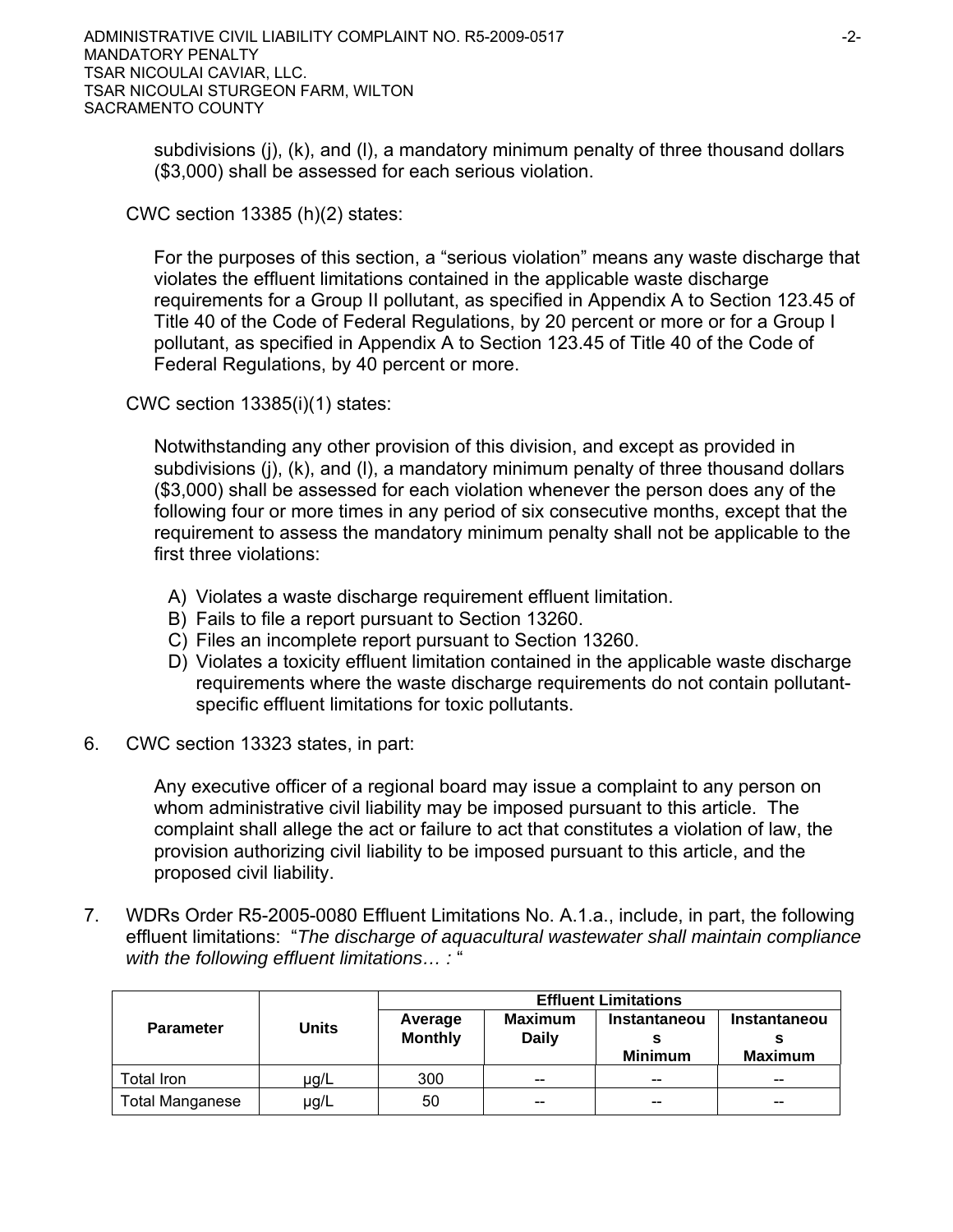- 8. As described in the technical memorandum mentioned in Finding No. 6, Central Valley Water Board staff made the following adjustments to the draft Record of Violations (all violation numbers reference those contained in the draft Record of Violations).
	- Ammonia, Violations 4 and 5. The Discharger certified that the ammonia concentration was incorrectly reported and should have been 0.53 mg/L, not 5.3 mg/L.
- 9. According to the Discharger's self-monitoring reports, the Discharger committed one (1) serious Group I violation of the above effluent limitations contained in Order R5-2005-0080 during the period beginning 1 January 2008 and ending 31 December 2008. This violation is defined as serious because the measured concentrations of a Group I constituent exceeded maximum prescribed levels by more than 40 percent on this occasion. The mandatory minimum penalty for this serious violation is **three thousand dollars (\$3,000)**.
- 10. According to the Discharger's self-monitoring reports, the Discharger committed two (2) non-serious violations of the above effluent limitations contained in Order R5-2005-0080 during the period beginning 1 January 2008 and ending 31 December 2008. These nonserious violations are not subject to mandatory penalties under CWC section 13385(i)(1) because these violations were not preceded by three or more similar violations within a six-month period.
- 11. The total amount of the mandatory penalties assessed for the cited effluent violation is **three thousand dollars (\$3,000). T**he cited effluent violation is included in Attachment A, a part of this Complaint.
- 12. Issuance of this Administrative Civil Liability Complaint to enforce CWC Division 7, Chapter 5.5 is exempt from the provisions of the California Environmental Quality Act (Pub. Resources Code section 21000 et seq.), in accordance with California Code of Regulations, title 14, section 15321(a)(2).

# **TSAR NICOULAI CAVIAR, LLC., TSAR NICOULAI STURGEON FARM, WILTON, IS HEREBY GIVEN NOTICE THAT:**

- 1. The Executive Officer of the Central Valley Water Board proposes that the Discharger be assessed an Administrative Civil Liability in the amount of **three thousand dollars (\$3,000)**.
- 2. A hearing on this matter will be held at the Central Valley Water Board meeting scheduled on **11/12 June 2009**, unless the Discharger does either of the following by **15 April 2009**:
	- a) Waives the hearing by completing the attached form (checking off the box next to item #4) and returning it to the Central Valley Water Board, along with payment for the proposed civil liability of **three thousand dollars (\$3,000)**; or
	- b) Agrees to enter into settlement discussions with the Central Valley Water Board and requests that any hearing on the matter be delayed by signing the enclosed waiver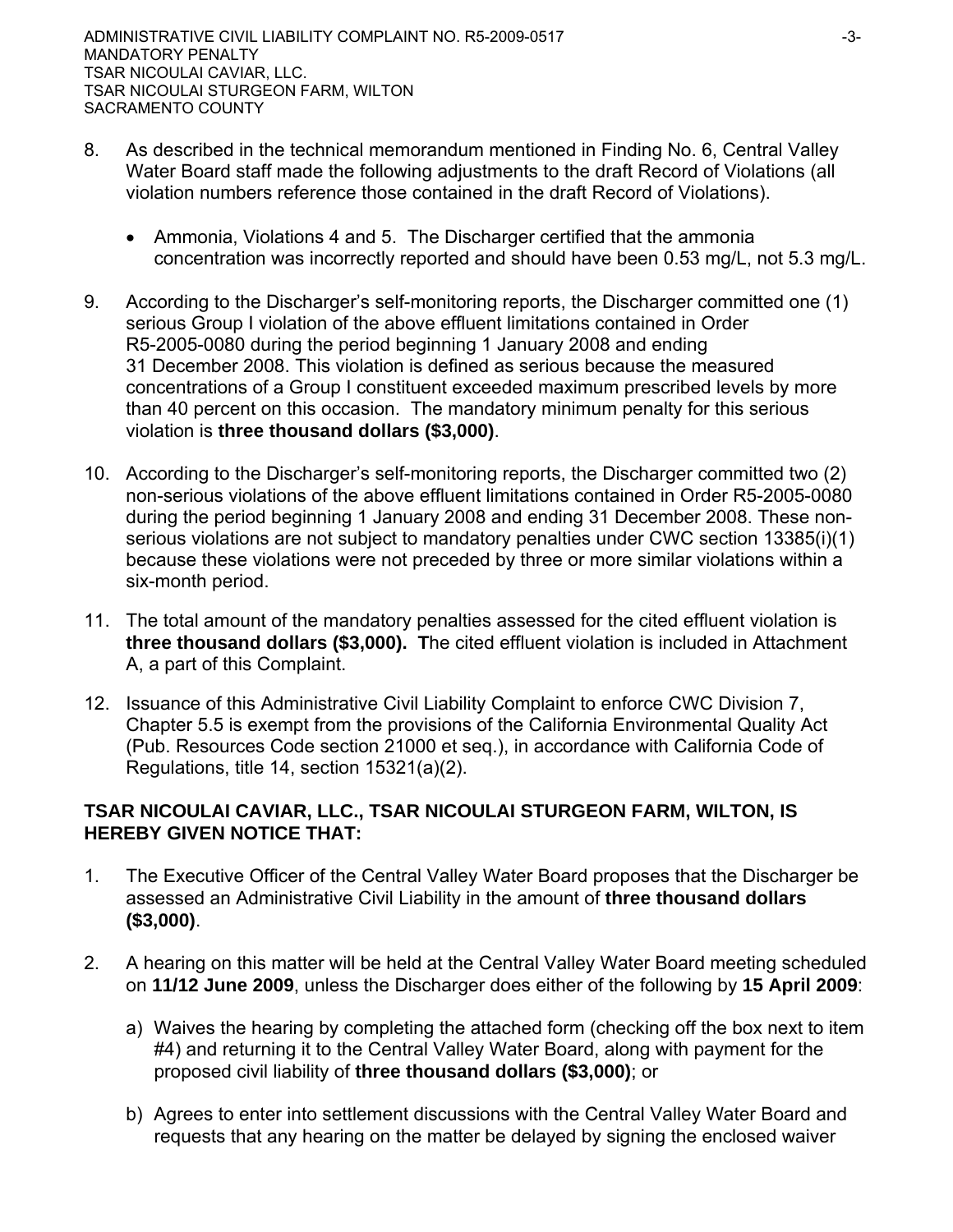(checking off the box next to item #5) and returning it to the Central Valley Water Board along with a letter describing the issues to be discussed.

3. If a hearing on this matter is held, the Central Valley Water Board will consider whether to affirm, reject, or modify the proposed Administrative Civil Liability, or whether to refer the matter to the Attorney General for recovery of judicial civil liability.

PAMELA C. CREEDON, Executive Officer

16 March 2009

Attachment A: Record of Violations Attachment B: 11 Mar 2009 memorandum BLH: 16-Mar-09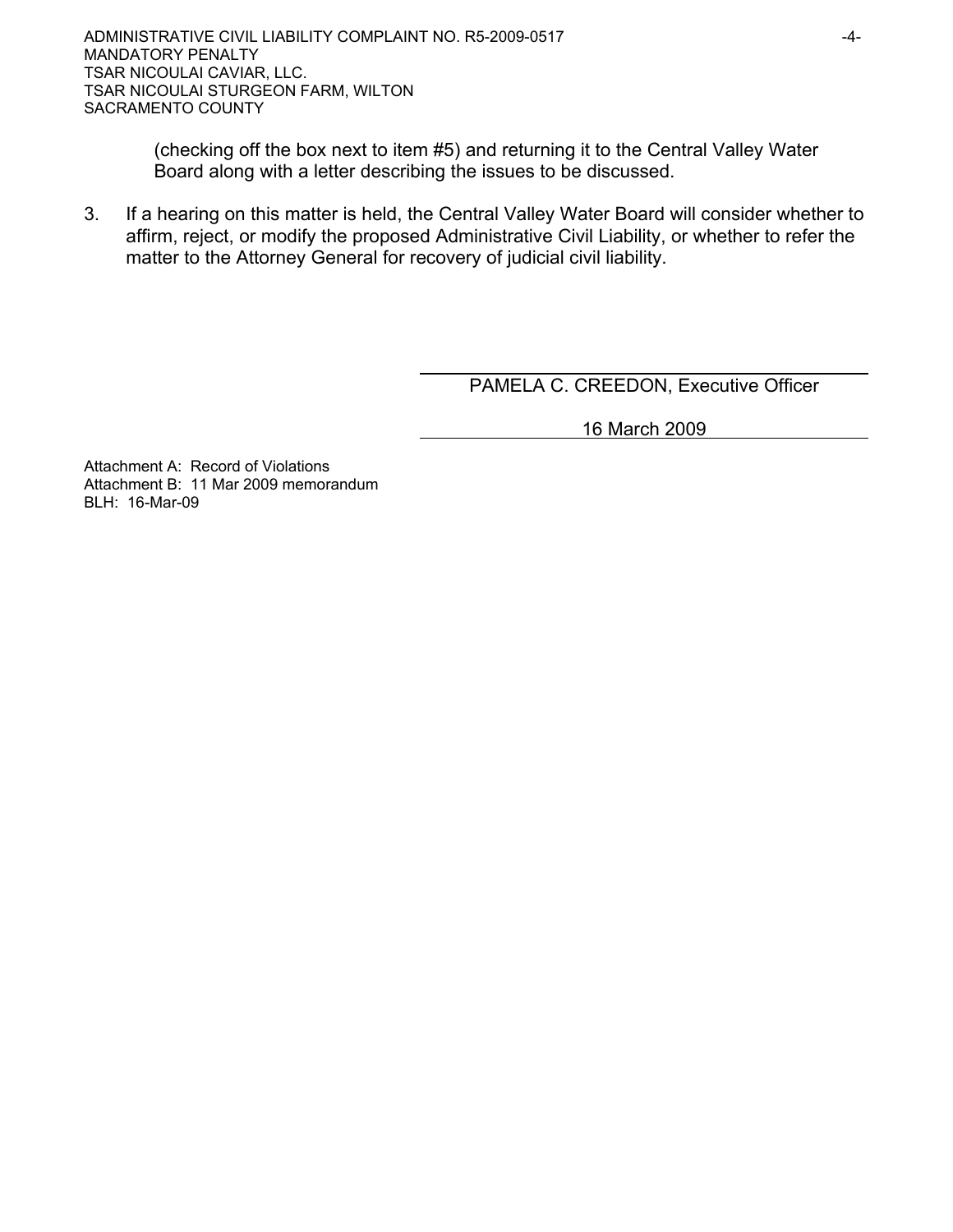#### **WAIVER OF 90-DAY HEARING REQUIREMENT FOR ADMINISTRATIVE CIVIL LIABILITY COMPLAINT**

By signing this waiver, I affirm and acknowledge the following:

- 1. I am duly authorized to represent the Tsar Nicoulai Caviar, LLC (hereinafter "Discharger") in connection with Administrative Civil Liability Complaint R5-2009-0517 (hereinafter the "Complaint");
- 2. I am informed that California Water Code section 13323, subdivision (b), states that, "a hearing before the regional board shall be conducted within 90 days after the party has been served" with the Complaint;
- 3. I hereby waive any right the Discharger may have to a hearing before the Central Valley Regional Water Quality Control Board (Central Valley Water Board) within ninety (90) days of service of the Complaint; and
- 4. □ *(Check here if the Discharger will waive the hearing requirement and will pay the fine)* 
	- a. I certify that the Discharger will remit payment for the proposed civil liability in the amount of **three thousand dollars (\$3,000)** by check, which will contain a reference to "ACL Complaint R5 2009-0517" and will be made payable to the "*State Water Pollution Cleanup and Abatement Account*." Payment must be received by the Central Valley Water Board by **15 April 2009** or this matter will be placed on the Central Valley Water Board's agenda for adoption at the **11/12 June 2009** Central Valley Water Board meeting.
	- b. I understand the payment of the above amount constitutes a settlement of the Complaint, and that any settlement will not become final until after the 30-day public notice and comment period mandated by Federal regulations (40 CFR 123.27) expires. Should the Central Valley Water Board receive new information or comments during this comment period, the Central Valley Water Board's Executive Officer may withdraw the complaint, return payment, and issue a new complaint. New information or comments include those submitted by personnel of the Central Valley Water Board who are not associated with the enforcement team's issuance of the Complaint.
	- c. I understand that payment of the above amount is not a substitute for compliance with applicable laws and that continuing violations of the type alleged in the Complaint may subject the Discharger to further enforcement, including additional civil liability.

*-or-*

- 5. □ *(Check here if the Discharger will waive the 90-day hearing requirement, but will not pay at the current time. The Central Valley Water Board must receive information from the Discharger indicating a controversy regarding the assessed penalty at the time this waiver is submitted, or the waiver may*  not be accepted.) I certify that the Discharger will promptly engage the Central Valley Water Board staff in discussions to resolve the outstanding violation(s). By checking this box, the Discharger is *not* waiving its right to a hearing on this matter. By checking this box, the Discharger requests that the Central Valley Water Board delay the hearing so that the Discharger and Central Valley Water Board staff can discuss settlement. It remains within the discretion of the Central Valley Water Board to agree to delay the hearing. A hearing on the matter may be held before the Central Valley Water Board if these discussions do not resolve the liability proposed in the Complaint. The Discharger agrees that this hearing may be held after the 90-day period referenced in California Water Code section 13323 has elapsed.
- 6. If a hearing on this matter is held, the Central Valley Water Board will consider whether to issue, reject, or modify the proposed Administrative Civil Liability Order, or whether to refer the matter to the Attorney General for recovery of judicial civil liability. Modification of the proposed Administrative Civil Liability Order may include increasing the dollar amount of the assessed civil liability.

(Print Name and Title)

(Signature)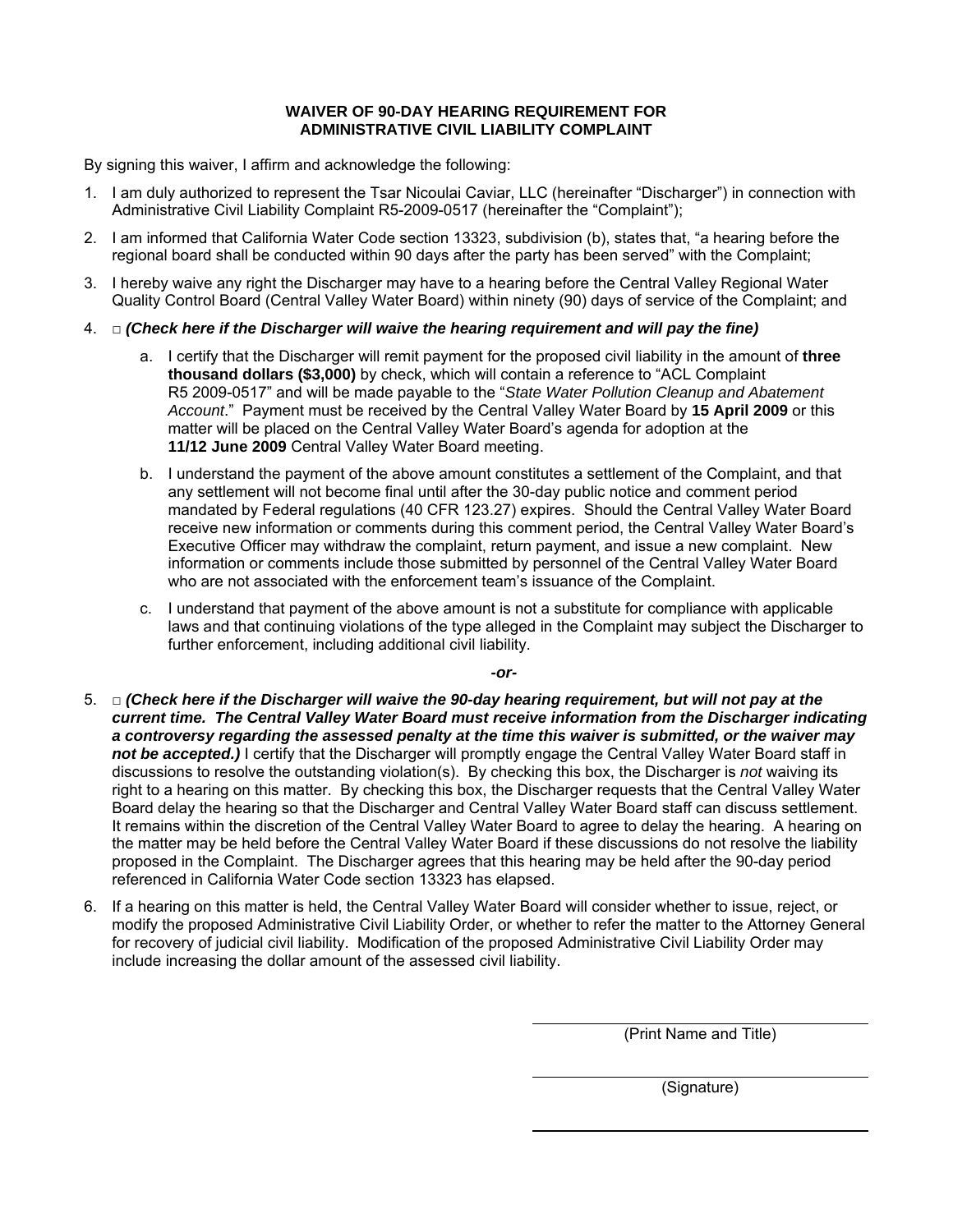## **ATTACHMENT A ADMINISTRATIVE CIVIL LIABILITY COMPLAINT R5-2009-0517**

(Date)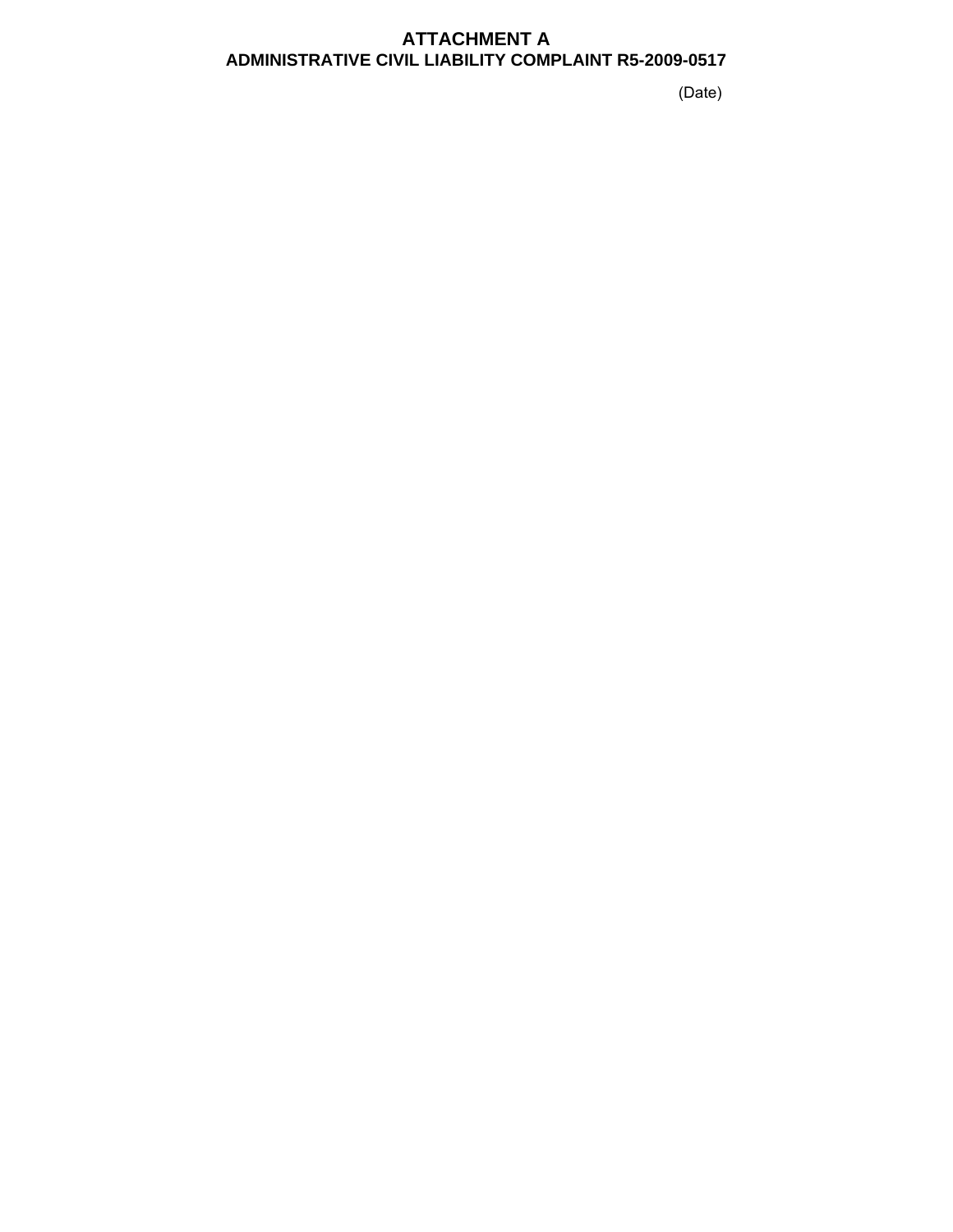## **ATTACHMENT A ADMINISTRATIVE CIVIL LIABILITY COMPLAINT R5-2009-0517**

### **Tsar Nicoulai Caviar, LLC**

RECORD OF VIOLATIONS (1 January 2008 – 31 December 2008) MANDATORY PENALTIES (Data reported under Monitoring and Reporting Program R5-2005-0080)

|   |           |                |           |       | Measure        |             |         |              |
|---|-----------|----------------|-----------|-------|----------------|-------------|---------|--------------|
|   | Date      | Violation Type | Units     | Limit | $\overline{a}$ | Period Type | Remarks | <b>CIWQS</b> |
| 1 | 30-Jan-08 | Iron           | $\mu q/L$ | 300   | 345            | Monthly     |         | 788937       |
| 2 | 31-Mar-08 | Iron           | $\mu q/L$ | 300   | 410            | Monthly     | 3       | 788938       |
| 3 | 30-Apr-08 | Iron           | µg/L      | 300   | 520            | Monthly     |         | 788940       |

Remarks:

1. Serious Violation: For Group I pollutants that exceed the effluent limitation by 40 percent or more.

2. Serious Violation: For Group II pollutants that exceed the effluent limitation by 20 percent or more.

3. Non-serious violations falls within the first three violations in a six-month period, thus is exempt.

Non-serious violation subject to mandatory penalties.

| <b>VIOLATIONS AS OF:</b>                | 12/31/2008 |
|-----------------------------------------|------------|
| <b>Group I Serious Violations:</b>      |            |
| <b>Group II Serious Violations:</b>     |            |
| Non-Serious Exempt from MPs:            | 2          |
| Non-serious Violations Subject to MPs:  |            |
| <b>Total Violations Subject to MPs:</b> | 1          |

**Mandatory Minimum Penalty = (1 Serious Violation + 0 Non-Serious Violations) x \$3,000 = \$3,000**